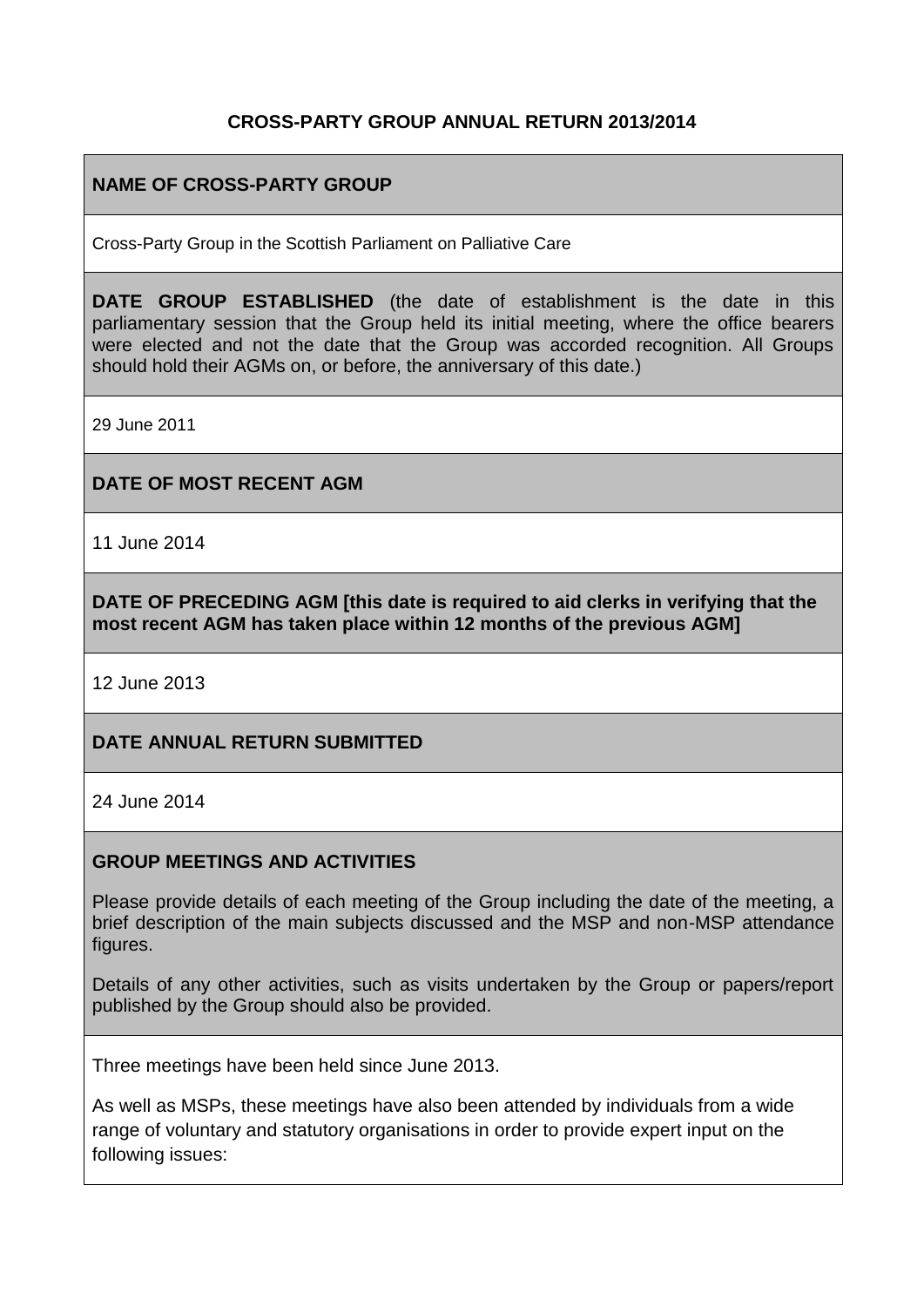### **12 June 2013:**

### **AGM and Re-election of Office Bearers**

# **The relevance of 'assets based' approaches to palliative and end of life care in Scotland.**

Presentations were given by: Ewan Kelly, Programme Director for Healthcare Chaplaincy and Spiritual Care, NHS Education for Scotland on *The significance of meaning and purpose in building resilience*; and Mark Hazelwood, Director, Scottish Partnership for Palliative Care on *Assets based approaches to death, dying and bereavement*.

17 attending, including 2 MSPs. 26 apologies

# **11 September 2013: Palliative and End of Life Care in Acute Hospitals – A structured response to deteriorating patients**

**Presentations were given by:** Alison Hunter, Scottish Patient Safety Programme, NHS Healthcare Improvement Scotland and Derek Blues, Scottish Partnership for Palliative Care.

38 attended, including 2 MSPs. 14 apologies.

4 December 2013: Palliative Care for people living with non-malignant illness

A joint meeting between the Palliative Care Cross Party Group and the Heart Disease & Stroke Cross Party Group.

**Presentations were given by:** Iain Armstrong, Project Manager, Marie Curie on the *Caring Together* Project; Dr Kirsty Boyd, Consultant in Palliative Medicine, NHS Lothian on *Better care for people with advanced illnesses: thinking ahead and planning care together*; Helen Coles, Chair; and Hilary Gardener, Community Palliative Nurse Specialist, Marie Curie on *The Scottish non-malignant palliative care forum.*

54 attended, including 6 MSPs. 6 apologies.

# **MSP MEMBERS OF THE GROUP**

Please provide names and party designation of all MSP members of the Group.

Jackie Baillie Scottish Labour Ken Macintosh Scottish Labour Fiona McLeod Scottish National Party Siobhan McMahon Scottish Labour Nanette Milne Scottish Conservative and Unionist Party Richard Simpson Scottish Labour Dave Thompson Scottish National Party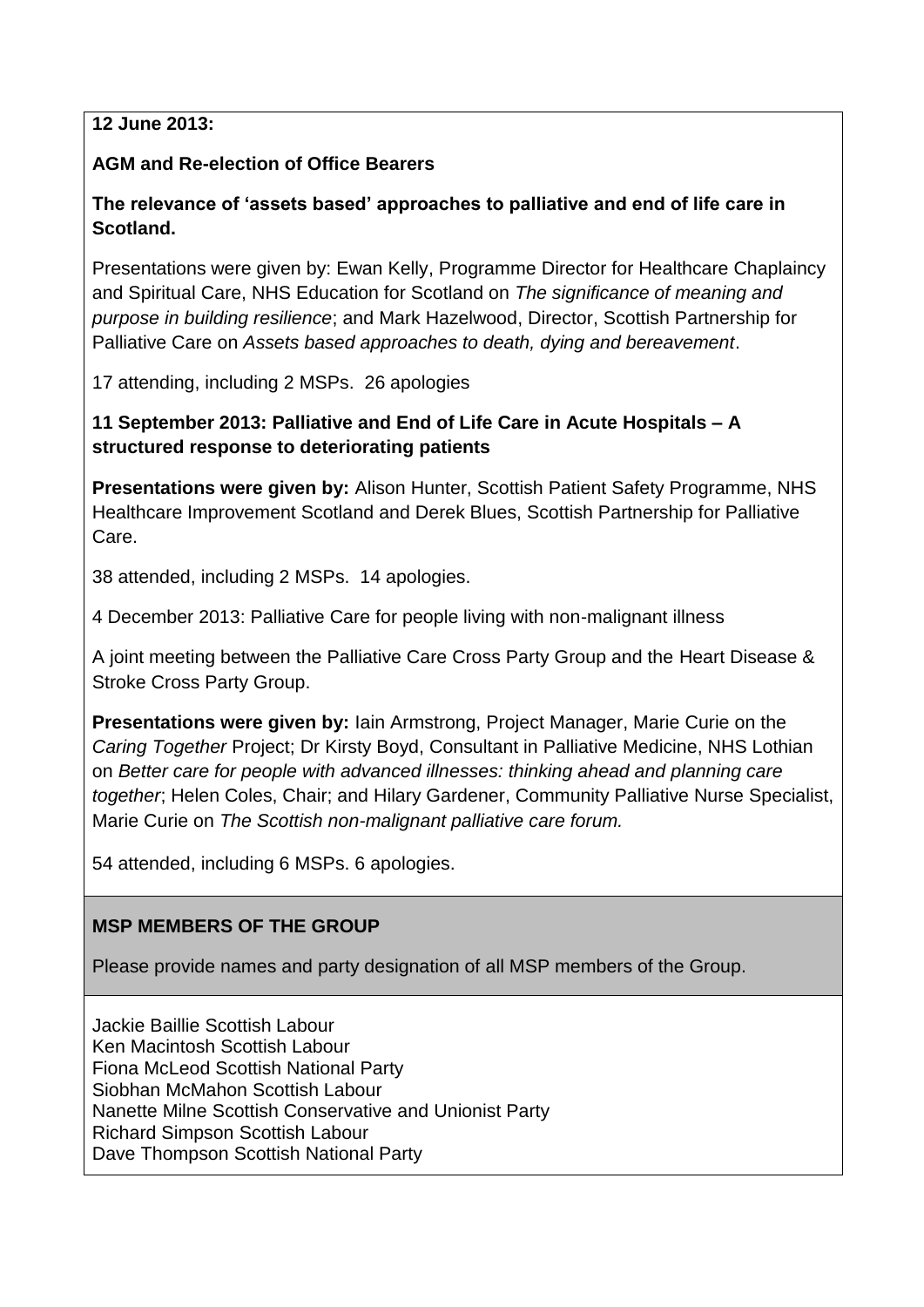# **NON-MSP MEMBERS OF THE GROUP**

For organisational members please provide only the name of the organisation, it is not necessary to provide the name(s) of individuals who may represent the organisation at meetings of the Group.

| <b>Individuals</b> | <b>Bruce Cleminson</b><br><b>Peter Hastie</b><br><b>Martin Leiper</b><br>Grace Lindsay<br>Carole McGregor<br><b>Ros Scott</b>                                                                                                                                                                                                                                                                                                                                                                                                                                                                                                                                                                                                                                                                                                                                                                                                                                                                                                                                                                                                                                                                                                                                              |
|--------------------|----------------------------------------------------------------------------------------------------------------------------------------------------------------------------------------------------------------------------------------------------------------------------------------------------------------------------------------------------------------------------------------------------------------------------------------------------------------------------------------------------------------------------------------------------------------------------------------------------------------------------------------------------------------------------------------------------------------------------------------------------------------------------------------------------------------------------------------------------------------------------------------------------------------------------------------------------------------------------------------------------------------------------------------------------------------------------------------------------------------------------------------------------------------------------------------------------------------------------------------------------------------------------|
| Organisations      | <b>ACCORD Hospice</b><br>Ardgowan Hospice<br>Association of Hospice and Palliative Care<br>Chaplains<br><b>Audit Scotland</b><br><b>British Medical Association</b><br><b>British Heart Foundation Scotland</b><br><b>BSN Medical</b><br><b>Cairdeas International Palliative Care Trust</b><br>Cancer Link Aberdeen and North (CLAN)<br><b>Cancer Research UK</b><br>Care Inspectorate<br><b>Care for Scotland</b><br>Care not Killing<br><b>Children's Hospice Association Scotland</b><br><b>Edinburgh Cancer Centre</b><br><b>Edinburgh University</b><br><b>Forth Valley Spiritual Care Committee</b><br><b>General Medical Council (Scotland)</b><br><b>General Pharmaceutical Council</b><br><b>Health and Social Care Alliance</b><br><b>Health Inequalities Alliance</b><br><b>Highland Hospice</b><br><b>Holyrood Magazine</b><br>Independent Association of Nurses in Palliative Care<br>Life Changes Trust Ltd (People affected by Dementia)<br><b>Macmillan Cancer Support</b><br><b>Marie Curie Cancer Care</b><br>Marie Curie Hospice Edinburgh<br>Marie Curie Hospice Glasgow<br><b>MND Scotland</b><br><b>MS Society (Scotland)</b><br>National Council for Palliative Care<br>National Network for Palliative Care for People with Learning Difficulties |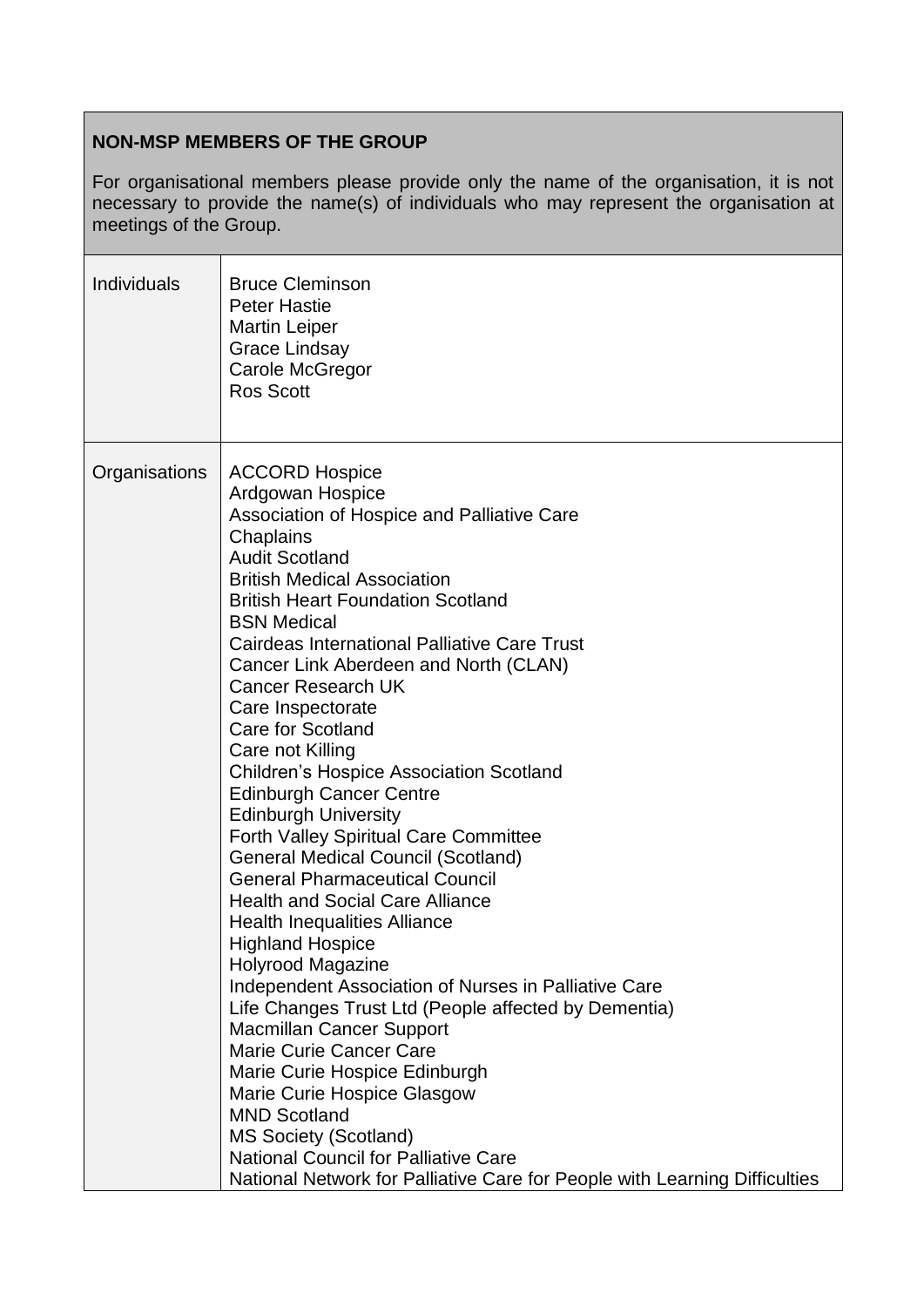| <b>News Direct UK</b><br>NHS Ayrshire and Arran<br><b>NHS Borders</b><br><b>NHS Dumfries and Galloway</b><br><b>NHS Fife</b><br><b>NHS Forth Valley</b><br><b>NHS Grampian</b><br><b>NHS Greater Glasgow and Clyde</b><br><b>NHS Highland</b><br><b>NHS Lanarkshire</b><br><b>NHS Lothian</b><br><b>NHS Tayside</b><br>Parkinson's UK<br><b>Prince &amp; Princess of Wales Hospice</b><br>Royal College of Nursing Scotland<br><b>Royal Pharmaceutical Society</b><br><b>Scottish Care</b><br>Scottish Independent Advocacy Alliance<br><b>Scottish Kidney Federation</b><br>Scottish Partnership for Palliative Care<br>St Andrew's Hospice<br>St Columba's Hospice<br>St Margaret of Scotland Hospice<br>St Vincent's Hospice<br><b>Strathcarron Hospice</b><br>Sue Ryder Care, Scotland<br>University of Edinburgh |
|-----------------------------------------------------------------------------------------------------------------------------------------------------------------------------------------------------------------------------------------------------------------------------------------------------------------------------------------------------------------------------------------------------------------------------------------------------------------------------------------------------------------------------------------------------------------------------------------------------------------------------------------------------------------------------------------------------------------------------------------------------------------------------------------------------------------------|
|-----------------------------------------------------------------------------------------------------------------------------------------------------------------------------------------------------------------------------------------------------------------------------------------------------------------------------------------------------------------------------------------------------------------------------------------------------------------------------------------------------------------------------------------------------------------------------------------------------------------------------------------------------------------------------------------------------------------------------------------------------------------------------------------------------------------------|

# **GROUP OFFICE BEARERS**

Please provide names for all office bearers. The minimum requirement is that two of the office bearers are MSPs and one of these is Convener – beyond this it is a matter for the Group to decide upon the office bearers it wishes to have. It is permissible to have more than one individual elected to each office, for example, co-conveners or multiple deputy conveners.

| Convener                | Michael McMahon MSP                                      |
|-------------------------|----------------------------------------------------------|
| <b>Deputy Conveners</b> | Jamie McGrigor MSP, Dennis Robertson MSP                 |
| Secretary               | Mark Hazelwood, Scottish Partnership for Palliative Care |
| Treasurer               | Mark Hazelwood, Scottish Partnership for Palliative Care |